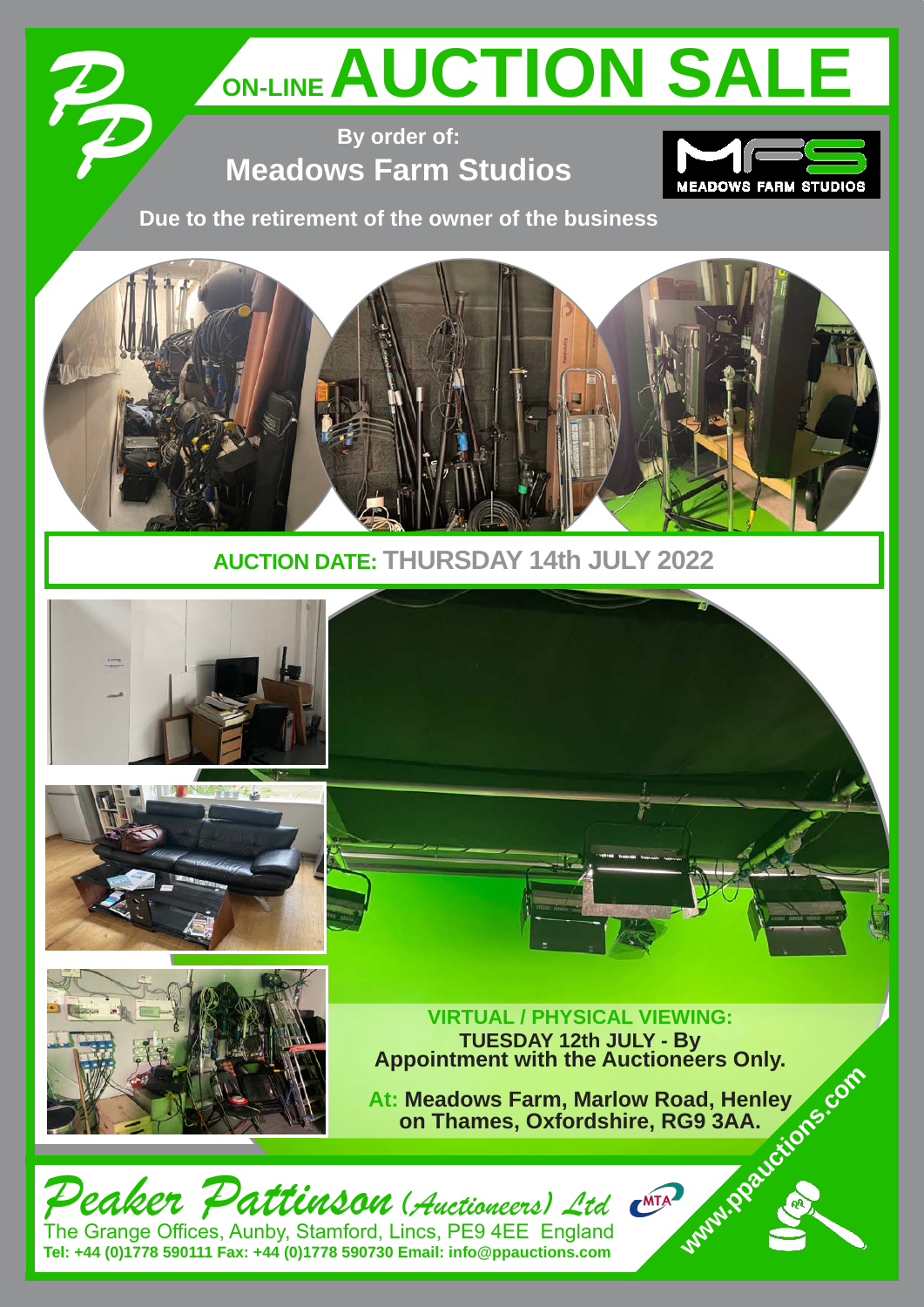### **ON-LINE AUCTION**

Hague camera support arm, 2600mm Panasonic TH-42PH11EK LCD monitor on Unicol mobile stand Qty Kino Flow studio strip lights, 4x4 & 6x6 JVC GM-P420PCE plasma display monitor in black mobile transit case Arri Daylight Compact 2500 studio spotlight with 25/40 EB universal ballast CNN. Co LS1200 TE studio spotlight with flicker free 575/1200W universal ballast Arri 575W studio spotlight, Arri 375 ballast 1200x1200mm filters Arri L7-C light engine 2 studio spotlight on Strand mobile stand Doughty T55510 Easylift mobile tripod 6m x 8m aluminium light rig inc: 14x Photon Beard Highlight studio lights, power boxes, cables etc Rogers LS5A loudspeakers. Qty various stands, trolleys.























**CONTACT THE AUCTIONEERS TO REQUEST A CATALOGUE / AUCTION VIEWING**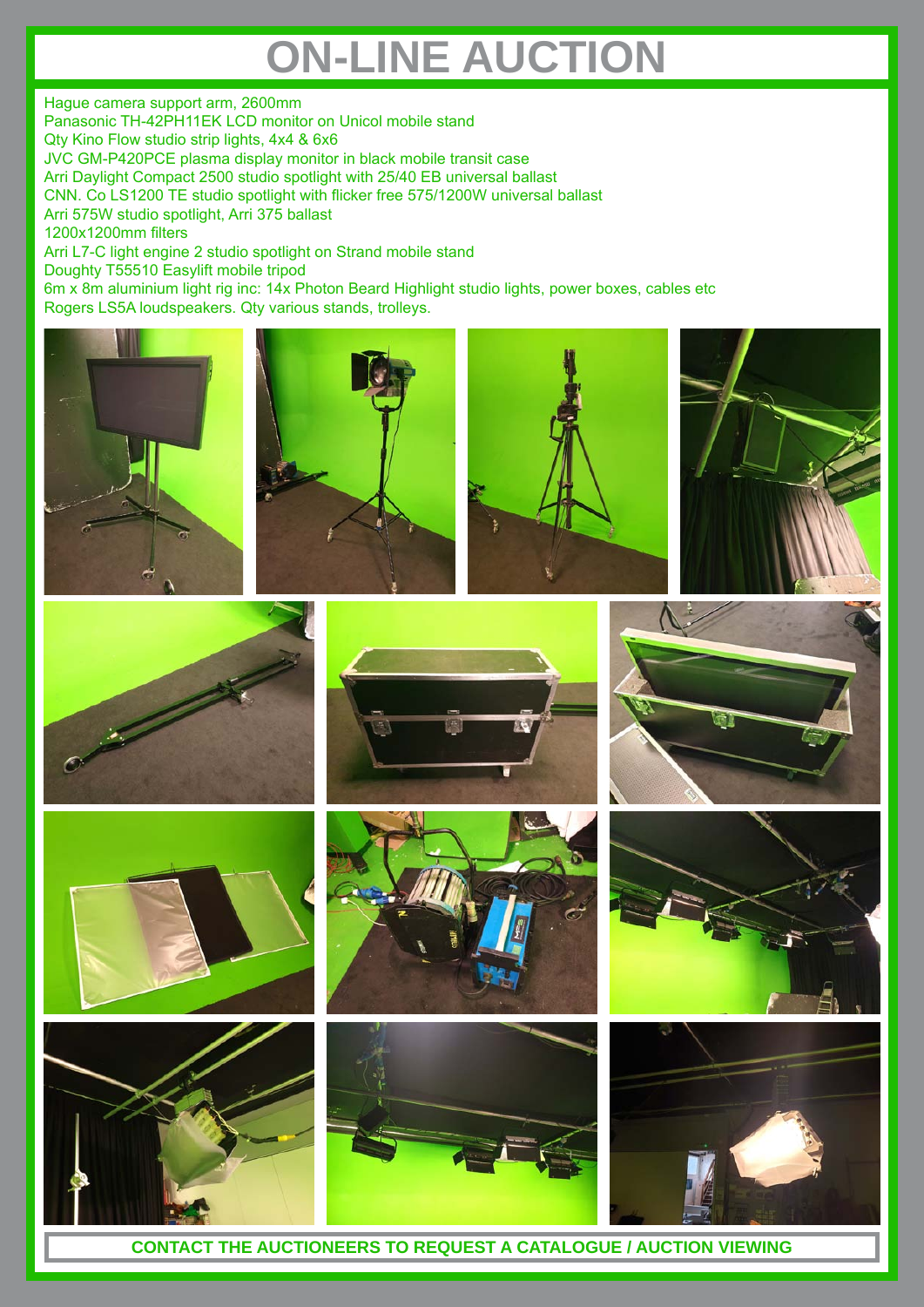# **ON-LINE AUCTION**

Studio lighting inc: Dexel lighting, Bambino 500, Strand Color Quartz, Desisti Leonardo 353, Arri 650, Cinequip, Castor 270, 3 phase, single phase power boxes, Arri Lite 800 etc Tannoy System 600 speakers Mole Richardson 2K studio spotlight on mobile stand Dedolight Aspherics 2 studio lighting kit on stands Balcar Nexus A3200 studio lighting system with lights, ballast etc Elinchrom A professional photo flash system Manfrotto Art 260 tripod, 23ft autopoles 4x Gojak 5000 castor system, 565kg SWL each Spazio white acoustic doors, 5 section, 2700x900mm section size Bowens Equipe 2400 3 head flash kit in carry case, 2400W Contactum distribution boards inc: sockets White leather effect L-shape sofa. Black leather effect 3 seater sofa, 2100mm Black leather effect 2 seater sofa, 2100mm. Qty various 2 door metal storage cupboards etc

White hi-gloss kitchen inc: integrated dishwasher, fridge freezer, sink, oven, extractor etc Bosch flame select gas 5 ring hob on 4 door kitchen island. Beko fridge freezer, silver Qty various office furniture inc: desks, cupboards etc



















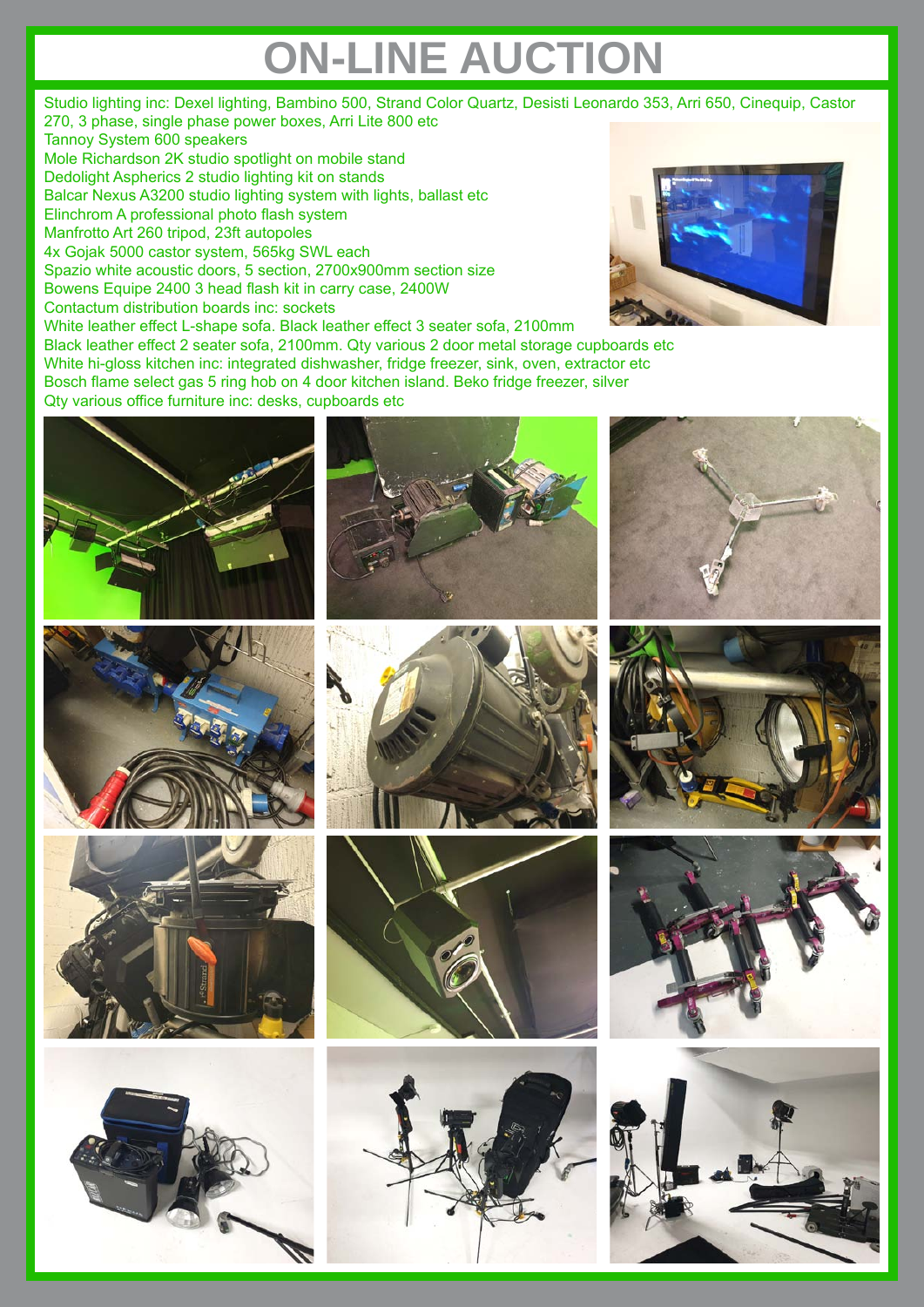## **ON-LINE AUCTION**